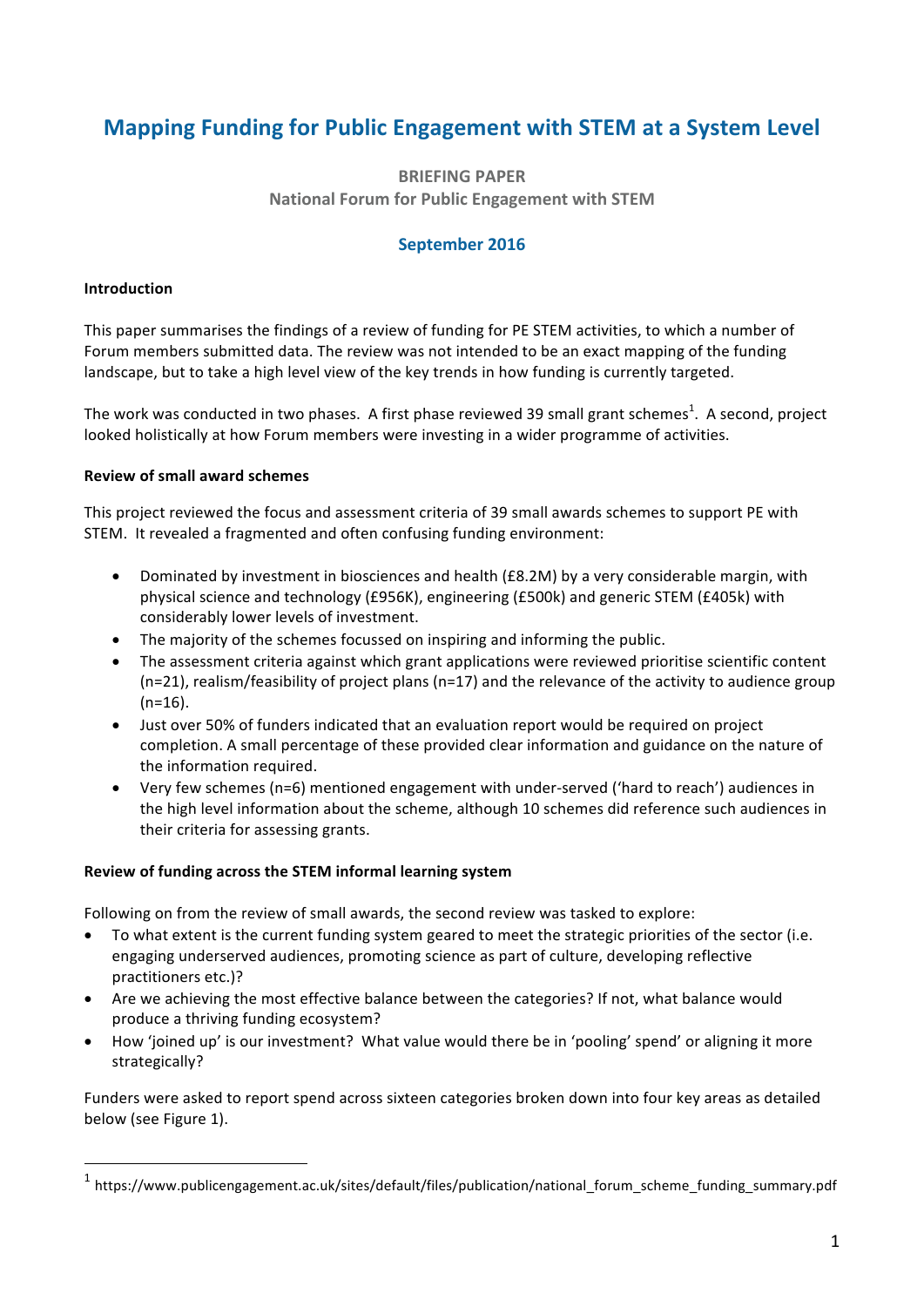

Figure one: Framework used to map the funding system

# **Key Findings**

- 92% of overall spend is on programme costs and 8% on administrative costs (mainly staff time). As a comparison, on average, administrative costs represent approximately 4% of the Research Councils' total budget (2012/13) and 10.5% of the Arts Council in 2012.
- The split across the four categories was:
	- $\circ$  Research/understanding the system/what works (5% of total spend);
	- $\circ$  Improving how the system works (34% of total spend)
	- $\circ$  Capacity building (30% of total spend)
	- $\circ$  Activity (31% of total spend)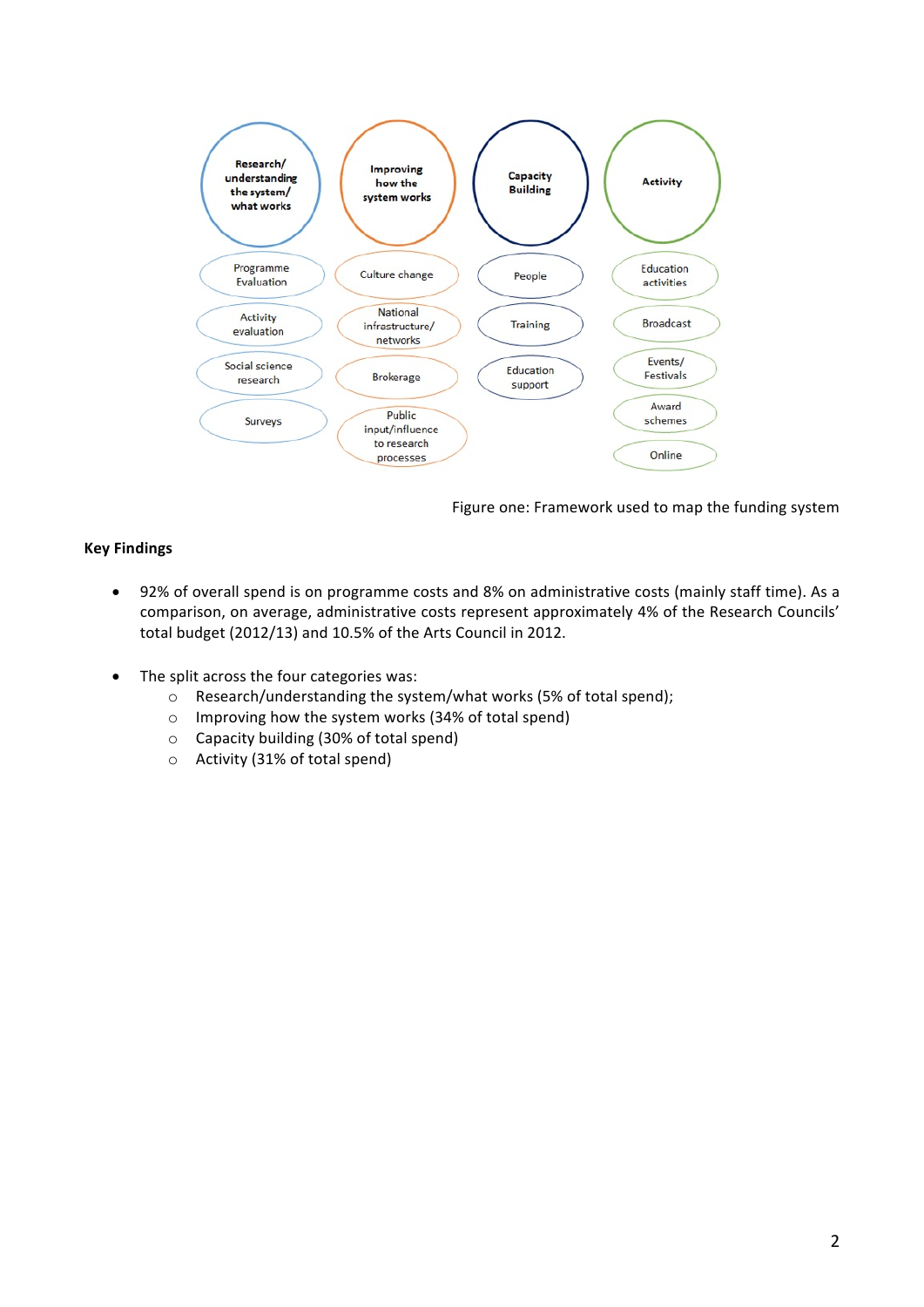

- Award schemes accounted for 15% of the total spend on Public Engagement and represented 49% of the activity category. The funding for such schemes was reviewed separately (see above) and is largely skewed towards investment in Bioscience/medicine through the Wellcome Trust.
- Schools and young people receive a very significant proportion of the total funding, with 34% of overall funding directed at schools.
- In comparison with these larger areas of investment, just 1% of overall funding is spent on supporting individuals ('people') through fellowship/ambassador roles and even less on training and development (0.3%).
- 5% of the total programme spend is invested in research. Social science research dominates with 75% of the total and, of this, the Wellcome Trust is contributing 60%.
- 'Public input' (e.g. through upstream dialogue) accounts for approximately 4% of the total programme spend on PE in STEM. The vast majority of funding appears to be directed at activities to 'inspire / inform' the public
- Only 0.8% of the funding is directed towards online/ new media. And there is little obvious targeting of investment to address emerging areas of strategic opportunity (e.g. web/social media; reaching underserved audiences)

## **Some questions posed by the review**

- Less than 5% of the total programme spend is invested in research: **should we be investing more to** address key 'unknowns' such as costs and benefits; longer term impacts arising from projects?
- 'Public input' (e.g. through upstream dialogue) accounts for approximately 4% of the total programme spend. Should more be spent on public input, given the evidence of the benefits?